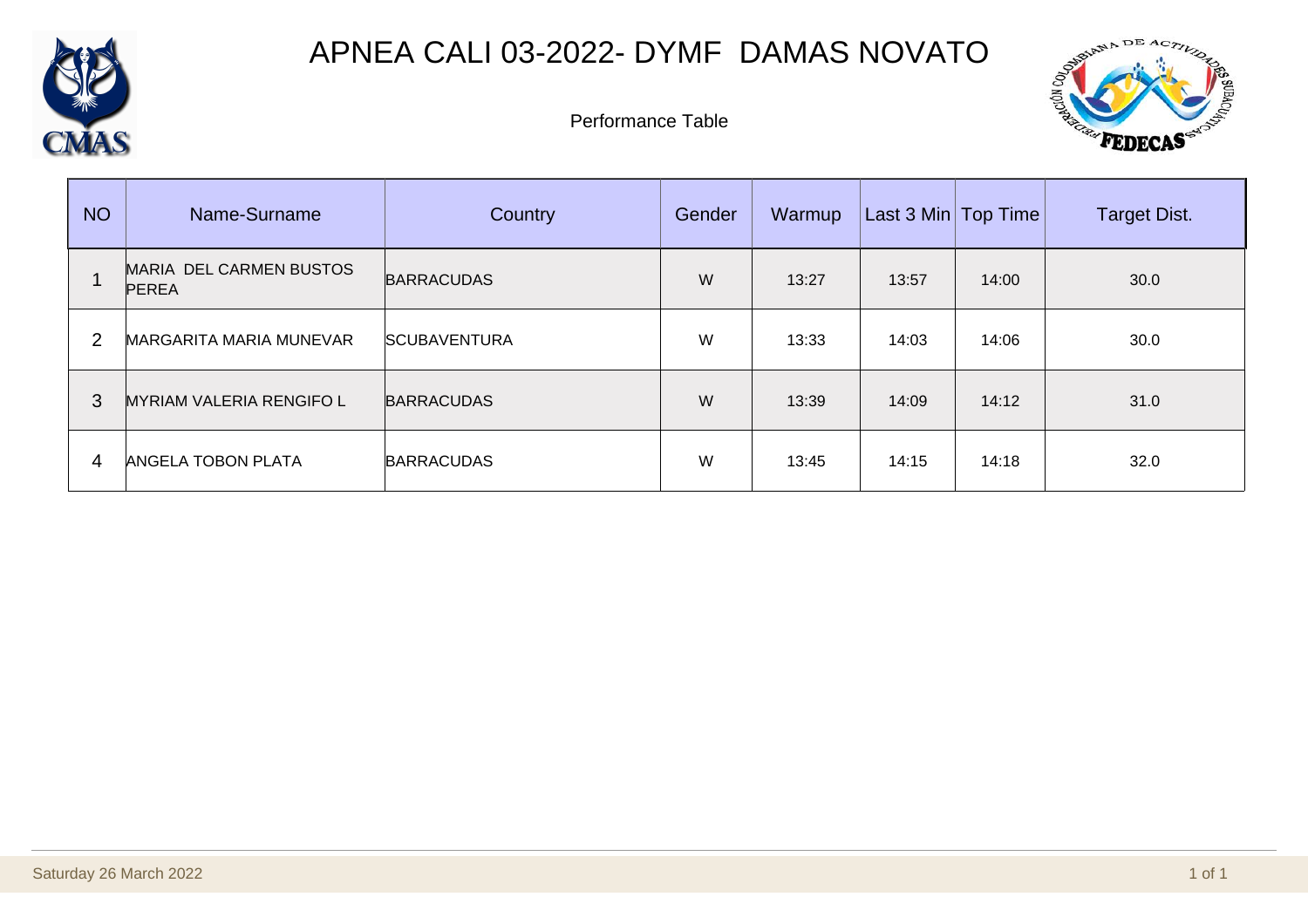#### APNEA CALI 03 - 2022 DBF DAMAS NOVATO

| ا Name-Surname ا                | Country                | Gender | <b>Target Dist.</b> | Perf. Dist. | <b>Penalty (Total)</b> | <b>Final Dist</b> | <b>Notes</b> |
|---------------------------------|------------------------|--------|---------------------|-------------|------------------------|-------------------|--------------|
| MARIA DEL CARMEN BUSTOS PEREA   | <b>BARRACUDAS</b>      | W      | 30.0                | 78.34       |                        | 78.34             | OK           |
| <b>JESSICA MONTENEGRO VIDAL</b> | ARRECIFES DEL PACÍFICO | W      | 50.0                | 74.07       |                        | 74.07             | ΟK           |
| LINA MARCELA GARCIA LORA        | <b>UNIVERSITARIO</b>   | W      | 40.0                | 59.53       |                        | 59.53             | OK           |
| <b>MYRIAM VALERIA RENGIFO L</b> | <b>BARRACUDAS</b>      | W      | 35.0                | 59.32       |                        | 59.32             | ΟK           |
| MARGARITA MARIA MUNEVAR         | <b>SCUBAVENTURA</b>    | W      | 30.0                | 50.0        |                        | 50.0              | OK           |
| LAURA VARGAS                    | <b>UNIVERSITARIO</b>   | W      | 40.0                | 50.0        |                        | 50.0              | OK           |
| <b>ANGELA TOBON PLATA</b>       | <b>BARRACUDAS</b>      | W      | 36.0                | 27.13       |                        | 27.13             | OK           |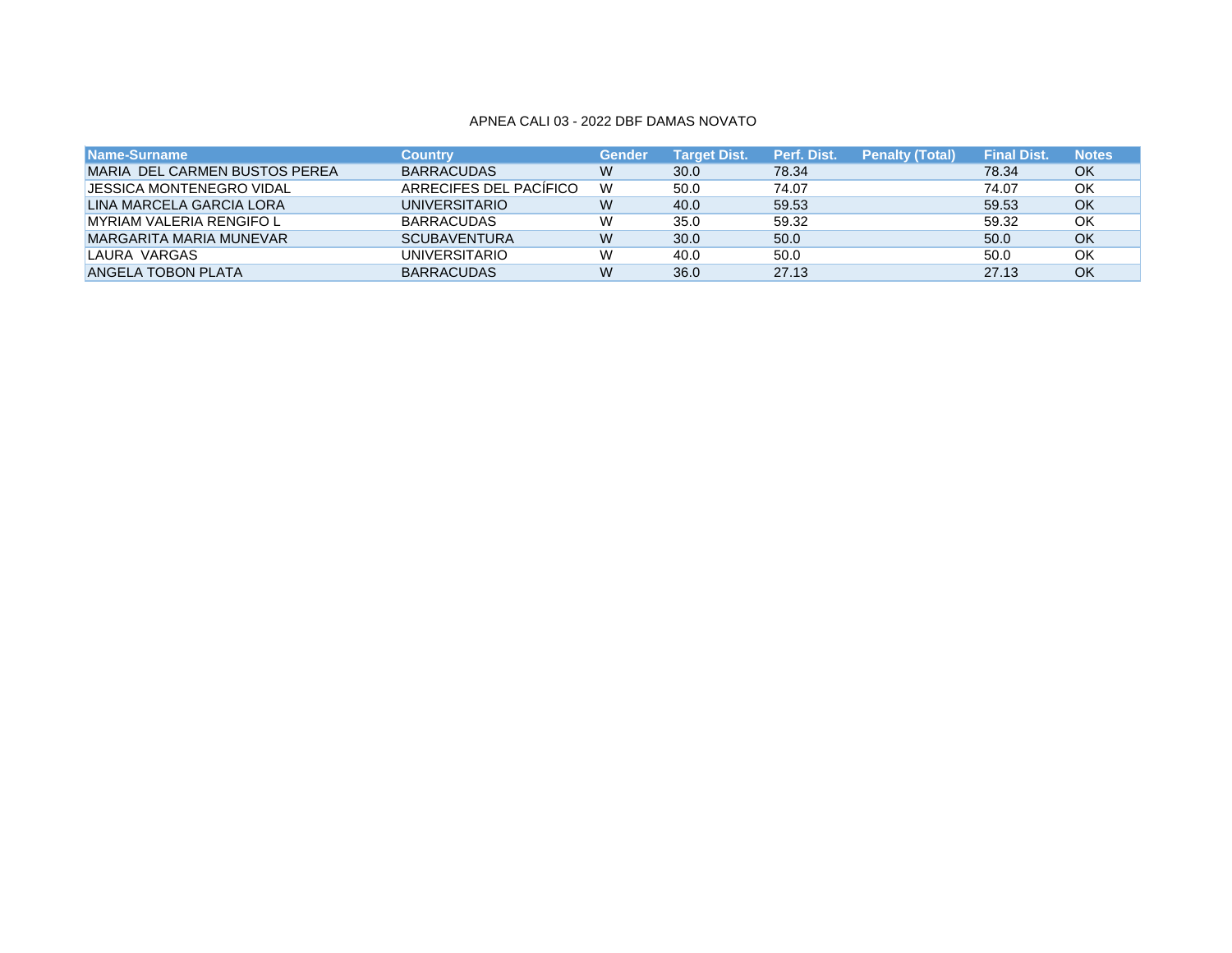

## APNEA CALI - 03 2022 DNF DAMAS NOVATO



|    | <b>Personal Results Table(W)</b>                      |                   |                     |                             |                          |                     |                    |                   |  |  |  |
|----|-------------------------------------------------------|-------------------|---------------------|-----------------------------|--------------------------|---------------------|--------------------|-------------------|--|--|--|
| NO | Name-Surname                                          | <b>Club</b>       | <b>Target Dist.</b> | <b>Total Perf.</b><br>Dist. | <b>Penalty</b><br>(Rule) | Penalty<br>(Target) | <b>Final Dist.</b> | <b>Notes</b>      |  |  |  |
| 1  | <b>ANGELA TOBON PLATA</b>                             | <b>BARRACUDAS</b> | 20.0                | 50.0                        |                          |                     | 50.0               | <b>OK</b>         |  |  |  |
| 2  | <b>JESSICA MONTENEGRO VIDALARRECIFES DEL PACÍFICO</b> |                   | 20.0                | 40.9                        |                          |                     | 40.9               | <b>OK</b>         |  |  |  |
|    | 3 MYRIAM VALERIA RENGIFO L BARRACUDAS                 |                   | 20.0                | 38.12                       |                          |                     | 38.12              | <b>OK</b>         |  |  |  |
|    | 4 LINA MARCELA GARCIA LORA UNIVERSITARIO              |                   | 20.0                | 34.97                       |                          |                     | 34.97              | <b>OK</b>         |  |  |  |
|    | 5 MARGARITA MARIA MUNEVAR SCUBAVENTURA                |                   | 20.0                | 28.83                       |                          |                     | 28.83              | <b>OK</b>         |  |  |  |
|    | 6 LAURA VARGAS                                        | UNIVERSITARIO     | 20.0                | 29.0                        | 3.0                      |                     | 26.0               | OK, SALIDA CARRIL |  |  |  |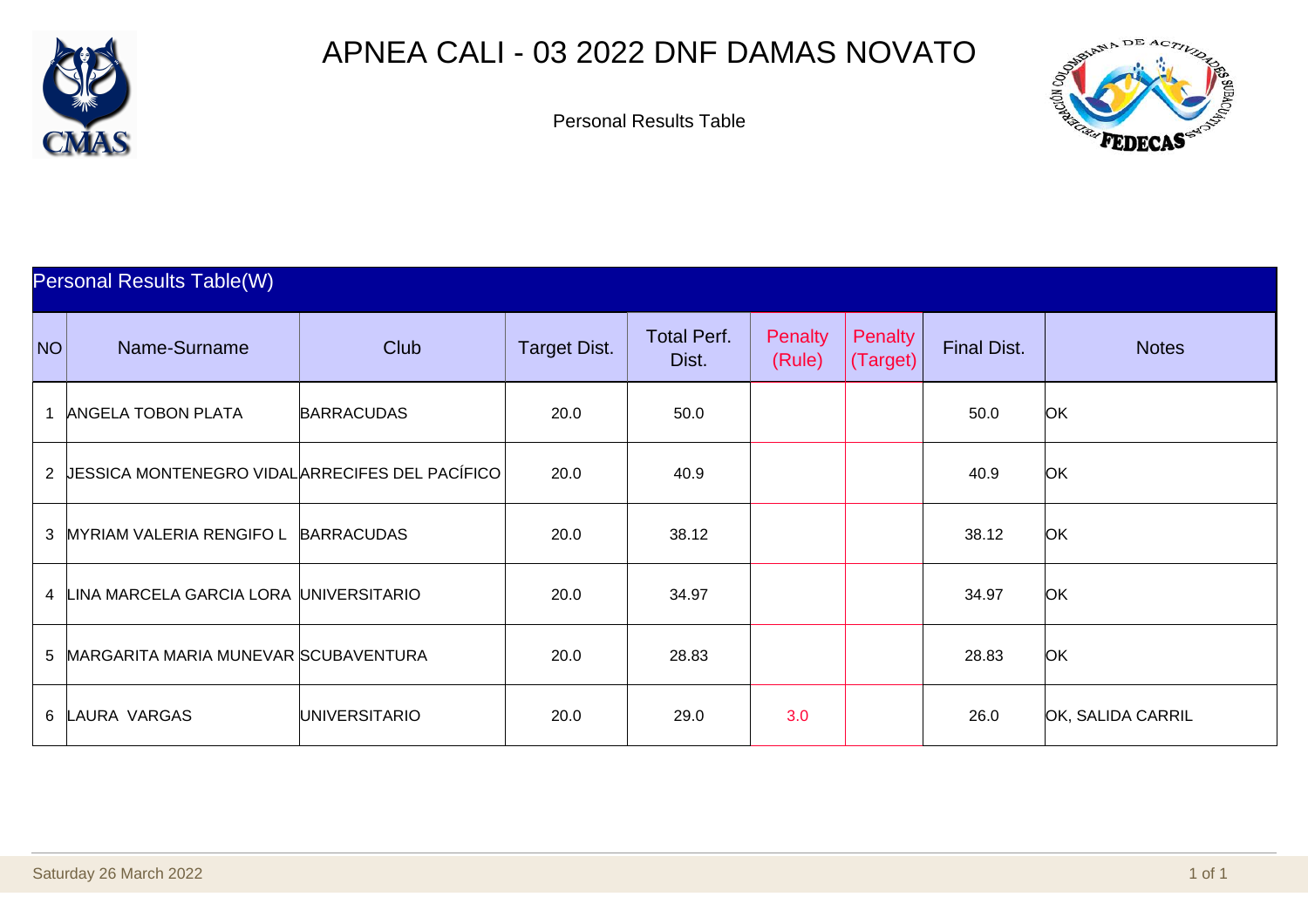

## APNEA CALI 03-2022-STATIC DAMAS -NOVATO



|                | <b>Personal Results Table(W)</b>                  |                      |                    |            |                            |                   |              |  |  |  |  |
|----------------|---------------------------------------------------|----------------------|--------------------|------------|----------------------------|-------------------|--------------|--|--|--|--|
| NO             | Name-Surname                                      | Country              | <b>Target Time</b> | Perf. Time | <b>Penalty</b><br>(Target) | <b>Final Time</b> | <b>Notes</b> |  |  |  |  |
|                | MARIA DEL CARMEN BUSTOS<br><b>PEREA</b>           | <b>BARRACUDAS</b>    | 00:30.000          | 03:10.425  |                            | 03:10.425         | <b>OK</b>    |  |  |  |  |
| $\overline{2}$ | LINA MARCELA GARCIA LORA                          | <b>UNIVERSITARIO</b> | 01:00.000          | 02:37.321  |                            | 02:37.321         | <b>OK</b>    |  |  |  |  |
|                | 3 LAURA VARGAS                                    | <b>UNIVERSITARIO</b> | 01:00.000          | 02:15.045  |                            | 02:15.045         | <b>OK</b>    |  |  |  |  |
|                | 4 JESSICA MONTENEGRO VIDAL ARRECIFES DEL PACÍFICO |                      | 01:00.000          | 01:38.360  |                            | 01:38.360         | <b>OK</b>    |  |  |  |  |
| 5              | MARGARITA MARIA MUNEVAR                           | <b>SCUBAVENTURA</b>  | 00:30.000          | 01:33.214  |                            | 01:33.214         | <b>OK</b>    |  |  |  |  |
|                | 6 ANGELA TOBON PLATA                              | <b>BARRACUDAS</b>    | 00:30.000          | 01:02.219  |                            | 01:02.219         | <b>OK</b>    |  |  |  |  |
|                | <b>MYRIAM VALERIA RENGIFO L</b>                   | <b>BARRACUDAS</b>    | 00:30.000          | 00:00.000  | 00:30.000                  | 00:00.000         | DQ PROTOCOL  |  |  |  |  |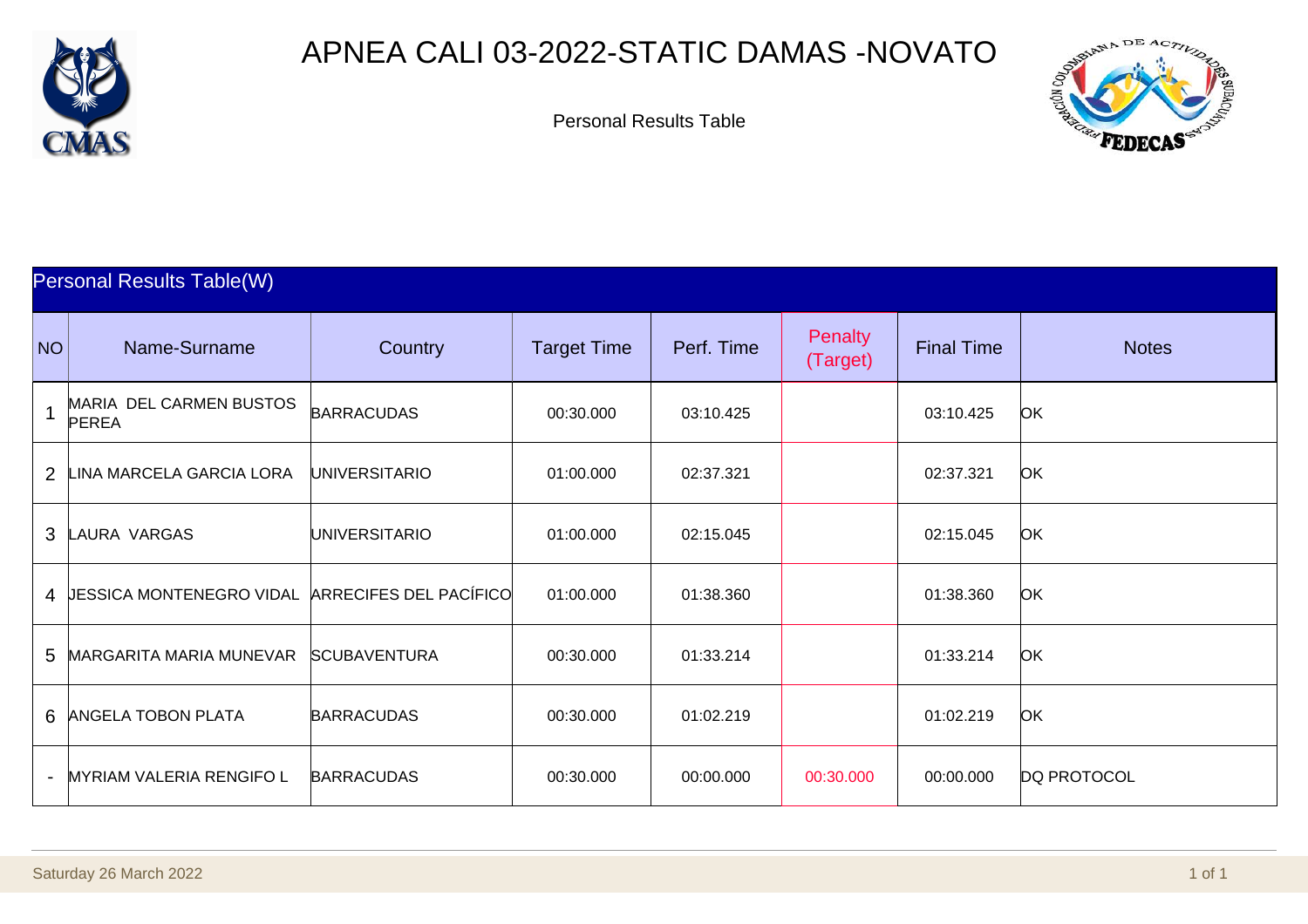

# APNEA CALI 03-2022- DYMF DAMAS A



Performance Table

| <b>NO</b> | Name-Surname             | Club              | Gender | Warmup | Last 3 Min   Top Time |       | <b>Target Dist.</b> |
|-----------|--------------------------|-------------------|--------|--------|-----------------------|-------|---------------------|
|           | <b>NINETH LEON HOYOS</b> | <b>BARRACUDAS</b> | W      | 13:51  | 14:21                 | 14:24 | 101.0               |
|           | DANIELA ZULUAGA GUERRERO | <b>BARRACUDAS</b> | W      | 13:57  | 14:27                 | 14:30 | 110.0               |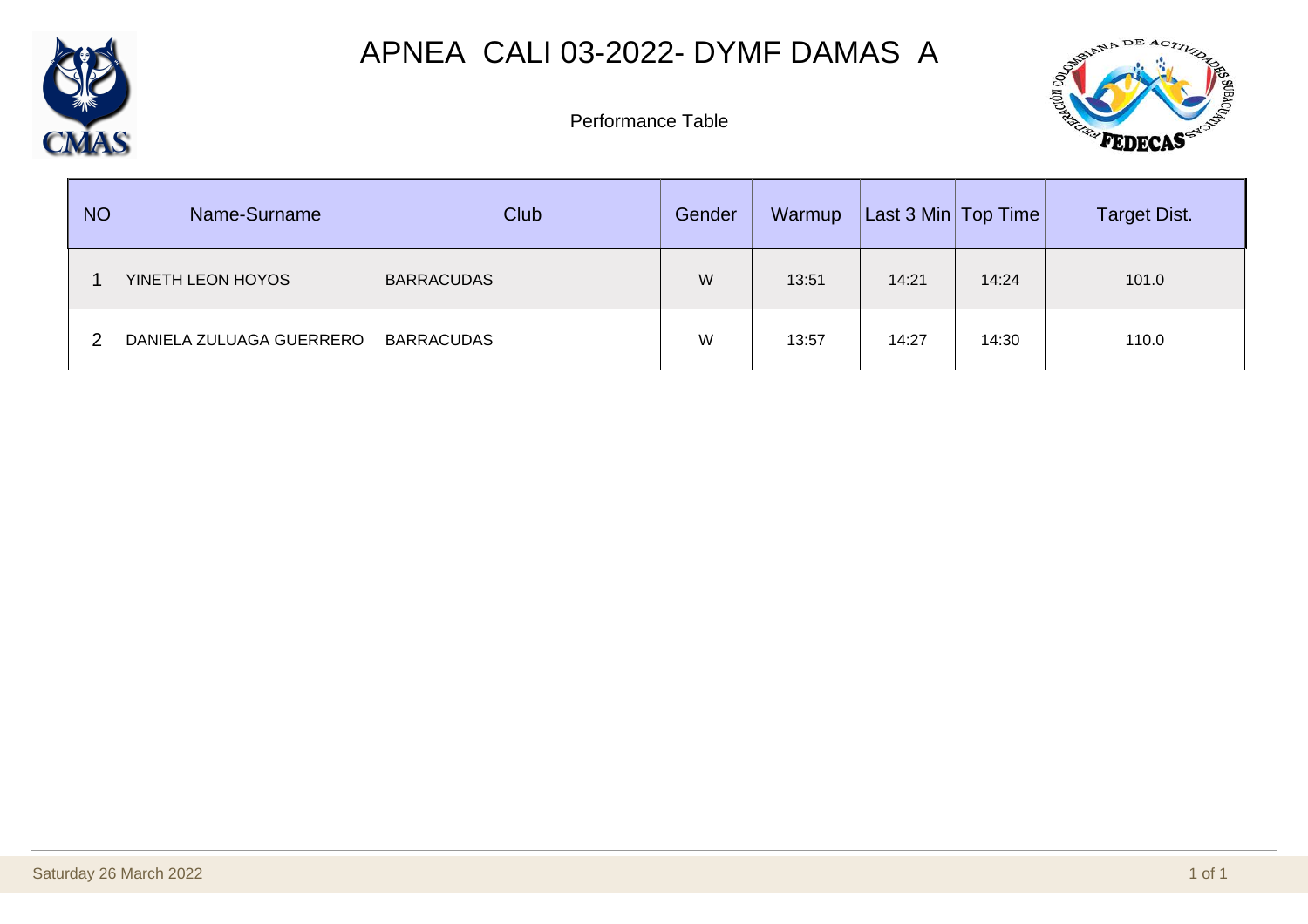

# APNEA CALI 03 - 2022 DBF DAMAS A



|    | Personal Results Table(W)                 |                   |                     |                             |                   |                     |                    |              |  |  |  |
|----|-------------------------------------------|-------------------|---------------------|-----------------------------|-------------------|---------------------|--------------------|--------------|--|--|--|
| NO | Name-Surname                              | Club              | <b>Target Dist.</b> | <b>Total Perf.</b><br>Dist. | Penalty<br>(Rule) | Penalty<br>(Target) | <b>Final Dist.</b> | <b>Notes</b> |  |  |  |
|    | <b>DANIELA ZULUAGA</b><br><b>GUERRERO</b> | <b>ORO MANIZ</b>  | 100.0               | 160.48                      |                   |                     | 160.48             | <b>OK</b>    |  |  |  |
|    | 2 MINETH LEON HOYOS                       | <b>BARRACUDAS</b> | 90.0                | 85.85                       |                   | 4.15                | 81.7               | ЮK           |  |  |  |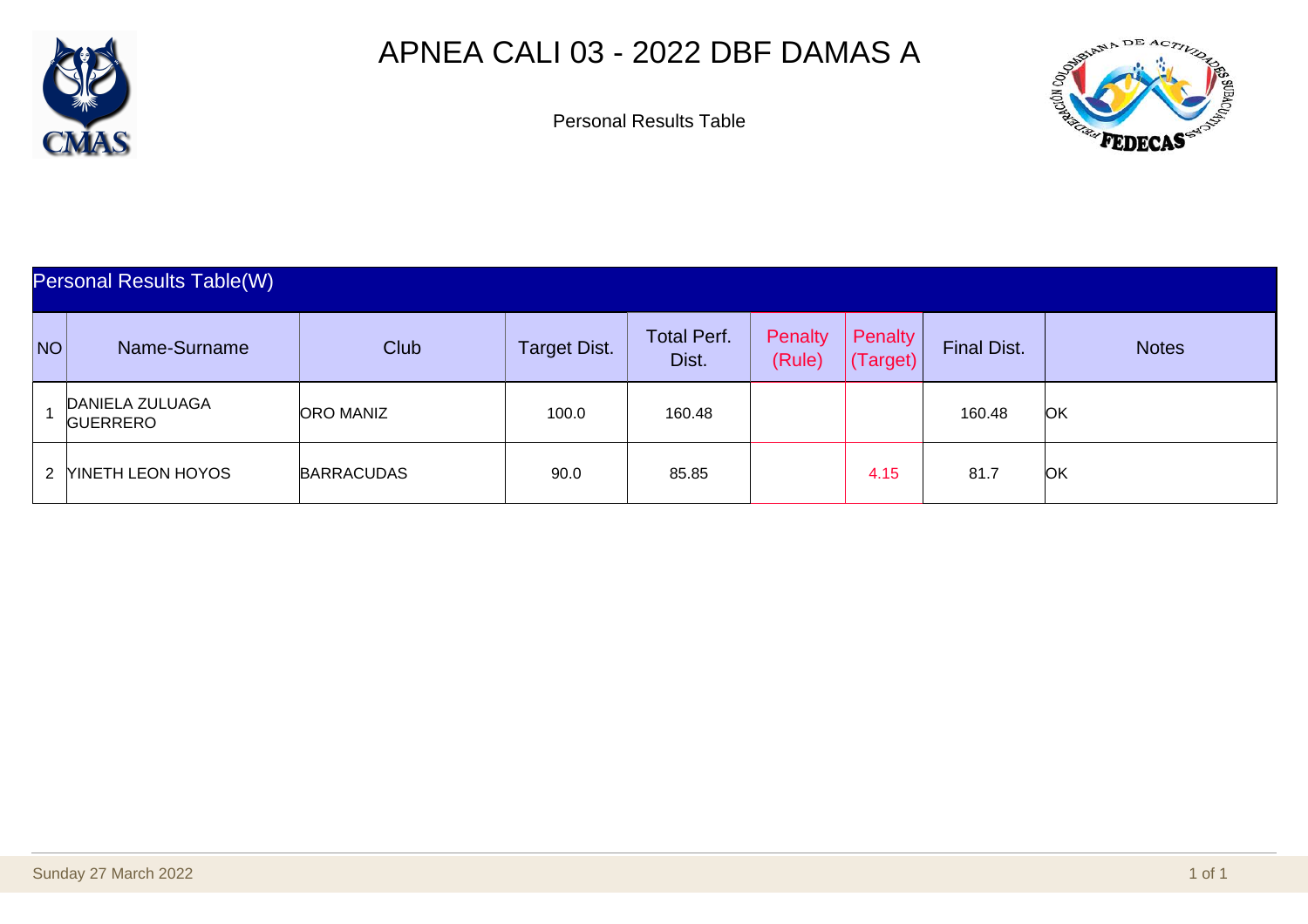

# APNEA CALI - 03 2022 DNF DAMAS A



| <b>Personal Results Table(W)</b> |                                    |                   |                     |                             |                   |                     |                    |              |  |  |
|----------------------------------|------------------------------------|-------------------|---------------------|-----------------------------|-------------------|---------------------|--------------------|--------------|--|--|
| NO <sub>1</sub>                  | Name-Surname                       | <b>Club</b>       | <b>Target Dist.</b> | <b>Total Perf.</b><br>Dist. | Penalty<br>(Rule) | Penalty<br>(Target) | <b>Final Dist.</b> | <b>Notes</b> |  |  |
|                                  | DANIELA ZULUAGA<br><b>GUERRERO</b> | <b>ORO MANIZ</b>  | 80.0                | 118.1                       |                   |                     | 118.1              | ЮK           |  |  |
|                                  | 2 MINETH LEON HOYOS                | <b>BARRACUDAS</b> | 71.0                | 65.8                        |                   | 5.2                 | 60.6               | ЮK           |  |  |